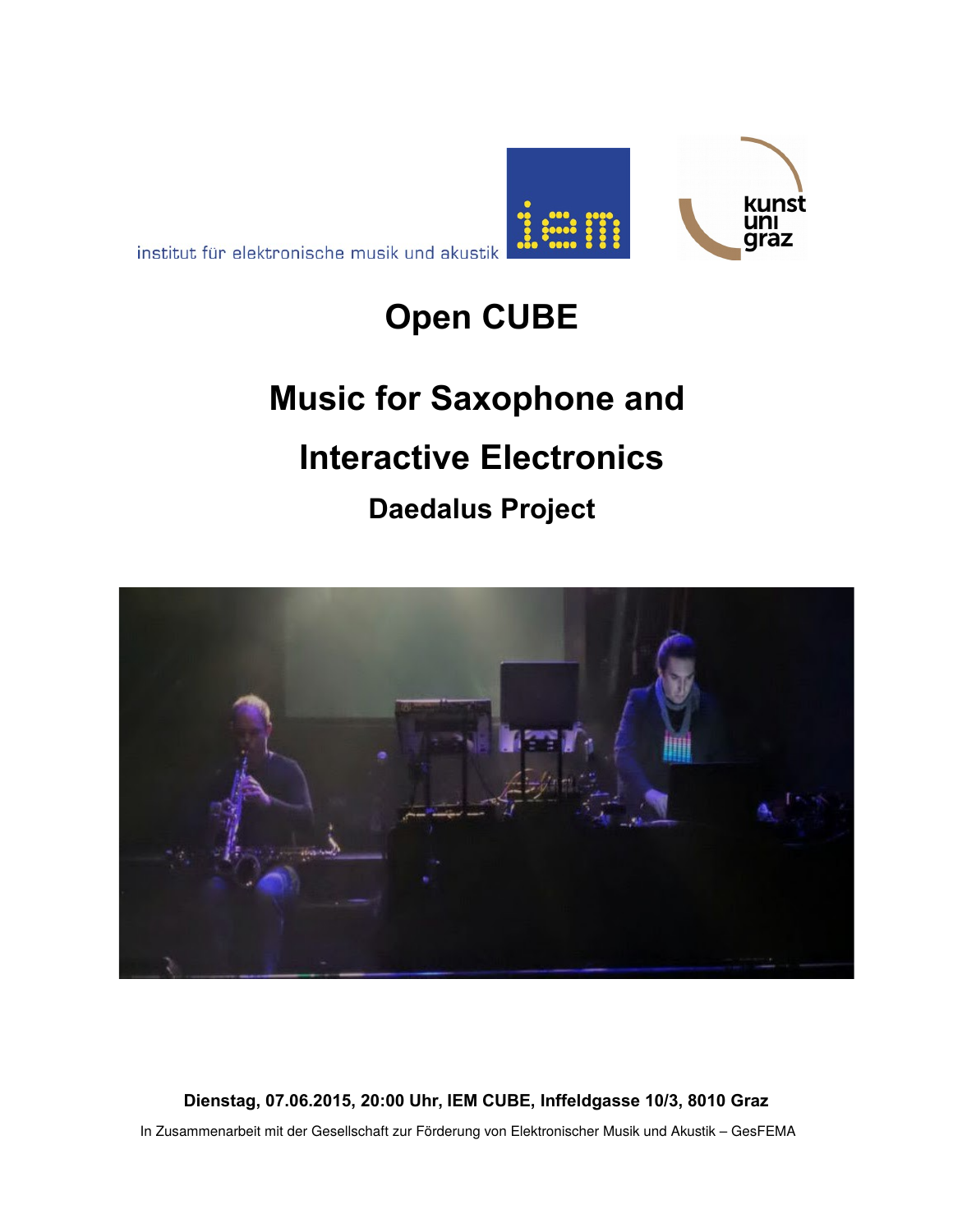### **Daedalus Project**

**Joel Diegert** − saxophones/electronics **Adrián Artacho** − electronics

Daedalus Project is dedicated to exploring the intersection between acoustic and electronic music making. Their Open CUBE program includes three new works written for the event, all of which blur the boundary between composed and improvised music.

American saxophonist, **Joel Diegert**, has extensive saxophone training which began in the United States, and then lead him to Paris and eventually to Vienna. He has won prizes at several major international competitions, including his first-prize win of the 2006 North American Saxophone Alliance competition, and prizes at the 2011 Jean-Marie Londeix Saxophone Competition, the 2011 Gaudeamus Interpreters Competition, and the Saxiana International Chamber Music Competition in 2009.

Joel has performed at prestigious venues, such as the Vienna Konzerthaus, RadioKulturhaus Vienna, Odeon Theater Vienna, the MuTh theater Vienna and the Muzikgebouw in Amsterdam. He has appeared in international festivals such as Wien Modern (Vienna), Vienna SaxFest, Synthermeia Festival (Greece), and many of the World Saxophone Congresses held around the world.

He is dedicated to the development and promotion of contemporary music, having premiered countless works and collaborated with many composers. Joel is a doctorate student at the Kunstuniversität Graz where he is pursing his research on the topic "Extending the Saxophone via Live Electronics."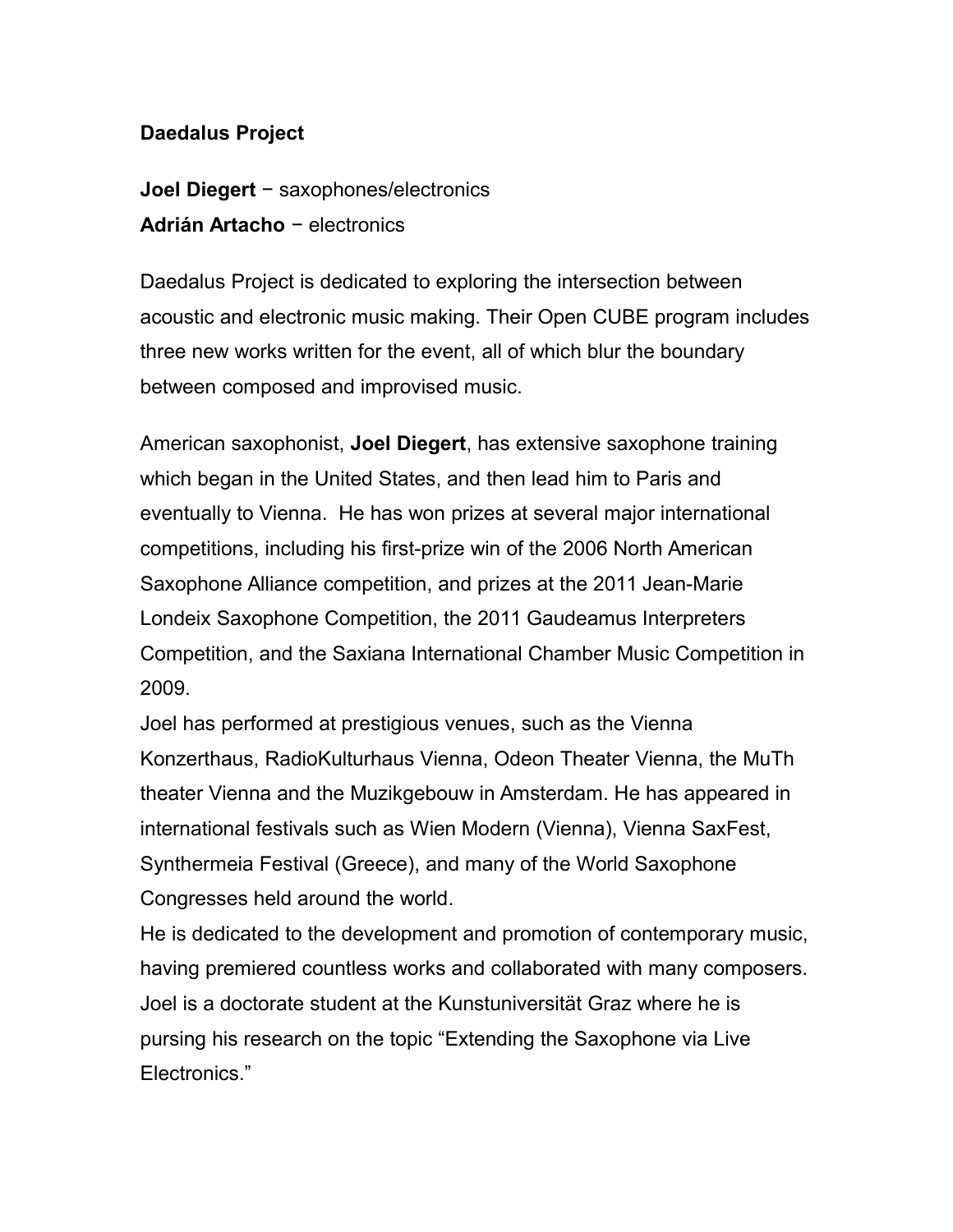The Spanish-born composer **Adrián Artacho** graduated with honours in 2012 from the Musik und Kunst University of Vienna. He holds a diploma in piano and a Masters degree in translation as well. His compositional work extends to a variety of fields such as theater, dance or multimedia, and he has a particular interest in experimenting with computer-human interaction. At the moment he is a postgraduate student of electroacoustic composition at the Universität für Musik und Darstellende Kunst Wien under the guidance of Prof. Essl.

He is since 2009 artistic director of Neues Atelier collective, and has as well been composer in residence (Lux Festspiele 2015, Physics&Musik 2013), curator (MusikRaumGarage 2015, Gegenstimmen 2013) and musical director (TanzLaborLabyrinth 2012, Bewegte Interaktion 2016) as part of his artistic activities. His pieces are performed both internationally and in Vienna, where he lives since 2007.

#### **Programme**

| <b>Phytolith I</b>                    | Naoki Sakata        | 2015 |
|---------------------------------------|---------------------|------|
| for tenor saxophone and electronics   |                     |      |
| <b>CRISPR/Sax9</b>                    | <b>Joel Diegert</b> | 2016 |
| for tenor saxophone and electronics   |                     |      |
| <b>Feedback Study 1</b>               | Takuto Fukada       | 2016 |
| for soprano saxophone and electronics |                     |      |
| Labyrinth                             | Adrián Artacho      | 2016 |
| for soprano saxophone and electronics |                     |      |